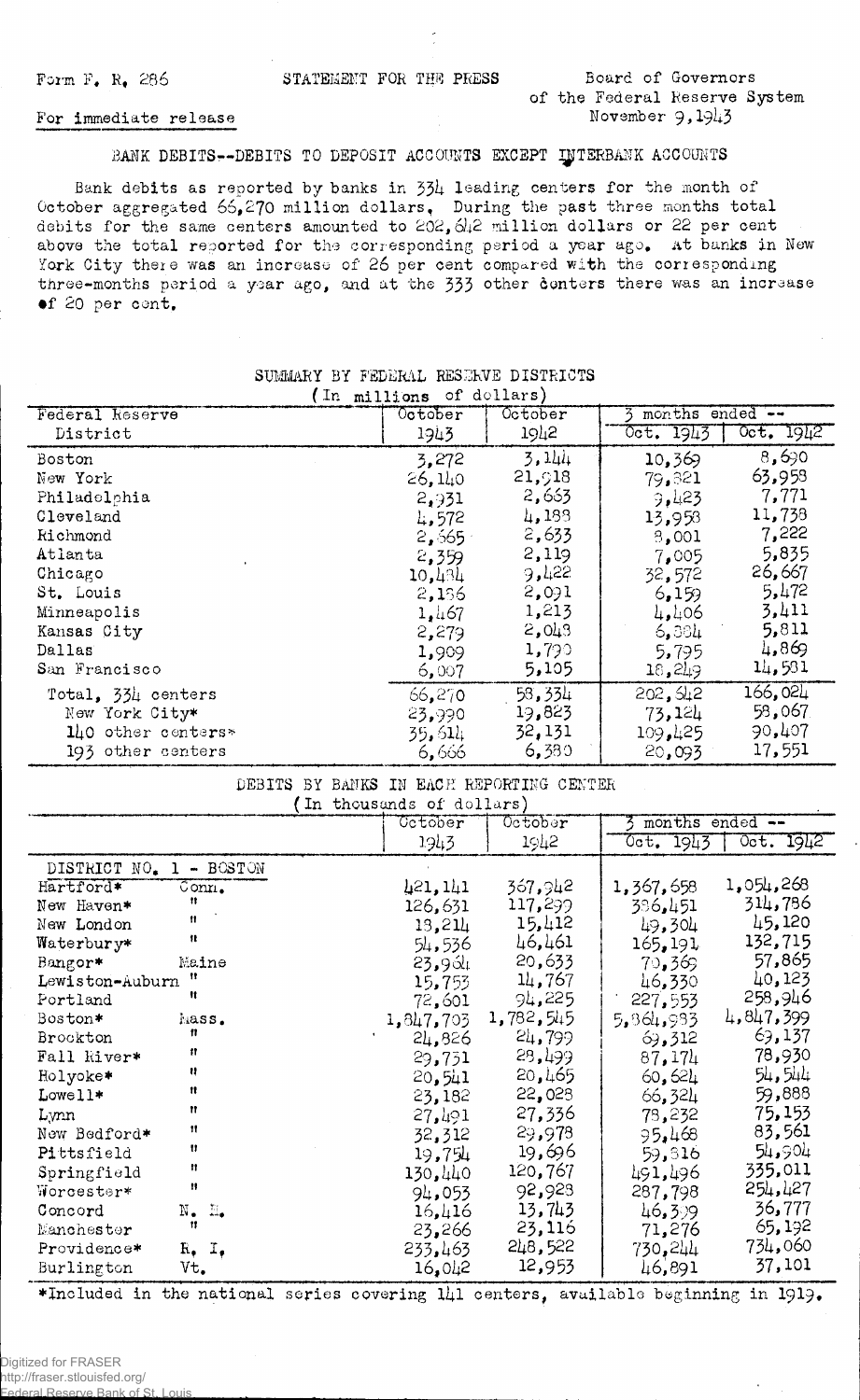$\cdot$ 

Form F. R. 286a DEBITS BY BANKS IN EACH REPORTING CENTER

|                                                       | In thousands of dollars) |            |              |                 |
|-------------------------------------------------------|--------------------------|------------|--------------|-----------------|
|                                                       | October                  | October    |              | months ended -- |
|                                                       | 1943                     | 1942       | Oct. 1943    | Oct. 1942       |
| DISTRICT NO. 2 - NEW YORK                             |                          |            |              |                 |
| Bridgeport<br>$Conn_{\bullet}$                        | 121,565                  | 111,577    | 364,181      | 311,950         |
| n<br>Stamford                                         | 31,178                   | 27,204     | 93,469       | 79,662          |
| Jersey City<br>$N_{\bullet}$ $J_{\bullet}$            | 203,489                  | 207,686    | 594,123      | 553,386         |
| Ħ<br>Montclair                                        | 17,787                   | 15,576     | 53,837       | 45,761          |
| Ħ<br>Newark                                           | 559,589                  | 495,587    | 1,731,055    | 1,413,741       |
| n<br>Passaic*                                         | 53,560                   | 56,063     | 165,090      | 163,376         |
| Ħ<br>Paterson                                         | 75,693                   | 67,697     | 245,207      | 185,975         |
| Albany*<br>$N_{\bullet}$ $Y_{\bullet}$                | 178,815                  | 238,327    | 681,133      | 688,827         |
| Ħ.<br>Binghamton*                                     | 29,996                   | 30,012     | 92,175       | 84,151          |
| 'n<br>Buffalo*                                        | 392,897                  | 374,903    | 1,199,700    | 1,040,683       |
| Ħ<br>Elmira                                           | 30,246                   | 30,511     | 93,393       | 85,937          |
| Ħ<br>Jamestown                                        | 21,219                   | 20,835     | 72,778       | 60,572          |
| Ħ<br>New York*                                        | 23,990,099               | 19,823,053 | 73, 124, 189 | 58,066,615      |
| Ħ<br>Poughkeepsie                                     | 25,367                   | 20,899     | 71,196       | 57,797          |
| Ħ<br>Rochester*                                       | 196,128                  | 176,659    | 596,296      | 499.643         |
| Ħ<br>Schnectady                                       | 46,163                   | 42,922     | 138,998      | 120,853         |
| Ħ<br>Syracuse*                                        | 113,138                  |            | 363,684      | 367,745         |
| Ħ<br>Utica                                            |                          | 131, 131   | 140,872      | 131,525         |
| DISTRICT NO. 3 - PHILADELPHIA                         | 47,777                   | 47,692     |              |                 |
| Wilmington*<br>$\overline{\texttt{Del}}$ .            |                          |            |              |                 |
| Atlantic City<br>$N_{\bullet}$ J.                     | 179,654                  | 161,043    | 531,397      | 449,074         |
| n<br>Camden                                           | 21,596                   | 17,449     | 76,189       | 57,404          |
| Ħ<br>Trenton*                                         | 83,507                   | 91,162     | 250,926      | 253,091         |
| Allentown<br>Penna.                                   | 99,244                   | 86,829     | 326,412      | 260,440         |
| n<br>Altoona*                                         | 39,720                   | 37,228     | 124,546      | 103,394         |
| n                                                     | 13,650                   | 12,595     | 41,285       | 36,281          |
| Bethlehem<br>ŧı                                       | 24,489                   | 26,189     | 77,609       | 78,938          |
| Chester*<br>Ħ                                         | 47,201                   | 33,423     | 134,719      | 91,893          |
| Harrisburg<br>Ħ                                       | 59,033                   | 59,550     | 200,968      | 167,786         |
| Hazleton<br>Ħ                                         | 14,286                   | 13,826     | 42,635       | 39,896          |
| Johnstown<br>Ħ                                        | 22,025                   | 22,362     | 68,607       | 67,567          |
| Lancaster*<br>Ħ                                       | 41,808                   | 36,282     | 124,021      | 100,443         |
| Lebanon<br>Ħ                                          | 11,739                   | 10,046     | 36,756       | 29,249          |
| Norristown<br>Ħ                                       | 15,476                   | 14,279     | 47,247       | 41,123          |
| Philadelphia*<br>Ħ                                    | 2,057,516                | 1,852,057  | 6,679,661    | 5,418,949       |
| Reading<br>Ħ                                          | 51,995                   | 46,748     | 159,073      | 135,266         |
| Scranton*<br>Ħ                                        | 51,199                   | 47,530     | 202,733      | 166,748         |
| Wilkes-Barre*<br>Ħ                                    | 34,794                   | 30,857     | 105,387      | 89,514          |
| Williamsport*<br>n                                    | 19,694                   | 23,903     | 59,888       | 69,341          |
| York*                                                 | 43,281                   | 39,558     | 133,189      | 114,453         |
| DISTRICT NO. 4 - CLEVELAND                            |                          |            |              |                 |
| Covington-Newport<br>$\overline{\text{Ky}_{\bullet}}$ | 22,600                   | 22,332     | 69,426       | 65,876          |
| Lexington*                                            | 25,371                   | 28,898     | 78,895       | 80,438          |
| Akron*<br>Ohio<br>n                                   | 195,878                  | 168,283    | 572,867      | 439,765         |
| Canton<br>Ħ                                           | 72,352                   | 68,759     | 229,312      | 200,091         |
| Cincinnati<br>Ħ                                       | 588,181                  | 583,818    | 1,797,298    | 1,625,189       |
| Cleveland*<br>11                                      | 1,267,416                | 1,099,694  | 3,863,000    | 3,075,182       |
| Columbus*<br>Ħ                                        | 292,574                  | 261,248    | 911,633      | 745,858         |
| Dayton*<br>Ħ                                          | 142,101                  | 126,821    | 433,886      | 360,015         |
| Hamilton<br>Ħ                                         | 21,401                   | 19,938     | 64,006       | 54,709          |
| Lima<br>Ħ                                             | 25,000                   | 24,770     | 75,650       | 68,605          |
| Lorain '<br>11                                        | 7,763                    | 7,443      | 23,864       | 20,045          |
| Mansfield<br>n                                        | 18,413                   | 17,101     | 57,543       | 49,145          |
| Middletown                                            | 19,326                   | 18,579     | 61,388       | 55,768          |
| ₩<br>Portsmouth                                       | 11,735                   | 10,816     | 33,405       | 29,130          |
| Ħ<br>Springfield*                                     | 31,096                   | 29,774     | 96,596       | 80,456          |
| Ħ<br>Steubenville                                     | 13,618                   | 12,975     | 39,392       | 35,225          |
| Ħ<br>Toledo*                                          | 243,381                  | 227,157    | 726,470      | 654,935         |
| Ħ<br>Warren                                           | 26,905                   | 26,837     | 74,457       | 72,571          |
| n<br>Youngstown*                                      | 93,243                   | 87,874     | 270,445      | 232,860         |
| 11<br><b>Zanesville</b>                               | 12,492                   | 11,788     | 39,549       | 34,040          |
|                                                       |                          |            |              |                 |

 $\hat{\lambda}_k$ 

Digitized for FRASER<br>http://fraser.stlouisfed.org/<br>Federal Reserve Bank of St. Louis.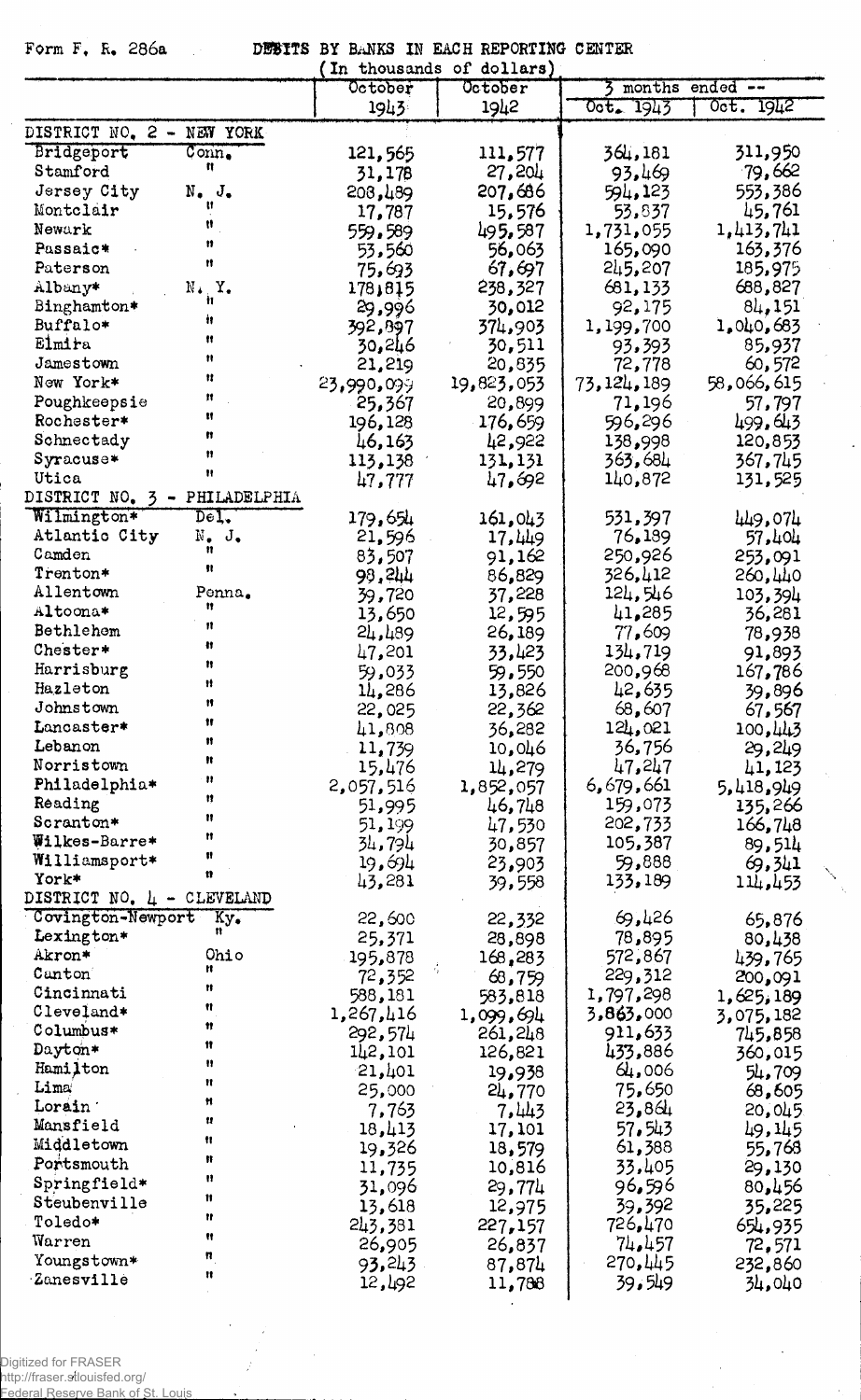Form F. R. 286b

 $\bar{x}$ 

DEBITS BY B.UKS IN EACH REPORTING CENTER (In thousands of dollars)

|                                                                       |                 | IN fuonsmude of doffwie |                   |                              |
|-----------------------------------------------------------------------|-----------------|-------------------------|-------------------|------------------------------|
|                                                                       | October         | October                 |                   | months ended --              |
|                                                                       | 1943            | 1942                    | 1943<br>$0$ ct.   | Oct. 1942                    |
| $\text{Cont}(d)$<br>DISTRICT NO. 4 - CLEVEL.ND                        |                 |                         |                   |                              |
| Butler<br>Penna.                                                      | 18,583          | 13,805                  | 55,293            | 39,844                       |
| Ħ<br>Erie*                                                            | 59,565          | 53.317                  | 194,291           | 152,931                      |
| $\mathbf{H}$<br>Franklin                                              | 5,346           | 4,607                   | 16,720            | 14,224                       |
| Ħ<br>Greensburg*                                                      |                 | 10,303                  | 33,212            | 30,439                       |
| n                                                                     | 10,962          |                         | 15,289            | 14,096                       |
| Homestead<br>n                                                        | 5,015           | 4,875                   | 48,026            | 39,386                       |
| Oil City*<br>Ħ                                                        | 16,089          | 13,580                  |                   | 3,327,184                    |
| Pittsburgh*<br>$\mathbf{H}$                                           | 1,270,185       | 1,182,685               | 3,903,348         | 44,125                       |
| Sharon                                                                | 16,872          | 16,276                  | 48,993            | 96,046                       |
| $W_{\bullet}$ Va.<br>Wheeling*                                        | 38,745          | 33,678                  | 124,052           |                              |
| DISTRICT NO.<br>5 - RICHMOND                                          |                 |                         |                   |                              |
| Washington<br>$D_{\bullet}$ $C_{\bullet}$                             | 472,123         | 451,303                 | 1,422,683         | 1,247,490                    |
| Baltimore*<br>Md.                                                     | 723,641         | 692,826                 | 2,234,377         | 1,952,604                    |
| n<br>Cumberland                                                       | 12,457          | 11,469                  | 38,752            | 31,665                       |
| Ħ<br>Frederick                                                        | 11,431          | 10,385                  | 34,636            | 29,851                       |
| Ħ<br>Hagerstown                                                       | 16,577          | 15,190                  | 49,163            | 43,210                       |
| $N_{\bullet}$ $C_{\bullet}$<br>Asheville                              | 20,432          | 19,697                  | 65,793            | 58,925                       |
| Ħ<br>Charlotte*                                                       | 112,710         | 141,631                 | 357,731           | 416,054                      |
| Ħ<br>Durham                                                           | 96,170          | 97,744                  | 270,185           | 274,060                      |
| Ħ<br>Greensboro                                                       | 31,701          | 27,868                  | 103,203           | 83,489                       |
| Ħ<br>Kinston                                                          | 21,173          | 21,461                  | 57,979            | 53,410                       |
| Ħ<br>kaleigh*                                                         | 51,932          | 57,072                  | 158,833           | 140,997                      |
| Ħ<br>Wilmington                                                       | 39,095          | 37,727                  | 119,795           | 101,229                      |
| $\mathbf{H}$<br>Wilson                                                | 30,003          | 33,763                  | 75,329            | 82,870                       |
| Ħ<br>Winston-Salem                                                    | 80,738          | 77,678                  | 236,968           | 195,067                      |
| $s_{\bullet}$<br>$\mathbb{C}_{\bullet}$<br>Charleston                 |                 | 37,294                  | 122,158           | 106,263                      |
| Ħ<br>Columbia*                                                        | 44,044          | 46,752                  | 145,561           | 152,384                      |
| Ħ<br>Greenville*                                                      | 50,229          | 38,367                  |                   | 34,872                       |
| Ħ                                                                     | 40,401          |                         | 116, 641          | 62,609                       |
| Spartanburg                                                           | 26,082          | 23,854                  | 67,160            | 33,558                       |
| $\mathtt{Va}_\bullet$<br>Charlottesville<br>Ħ                         | 13,874          | 12,036                  | 38,815            |                              |
| Danville<br>Ħ                                                         | 31,352          | 42,662                  | 67,371            | 81,177                       |
| Lynchburg<br>n                                                        | 20,199          | 18,863                  | 61,509            | 54,279                       |
| Newport News<br>$\pmb{\mathfrak{m}}$                                  | 24,550          | 67,983                  | 92,793            | 108,987                      |
| Norfolk*                                                              | 115,000         | 121,980                 | 364,231           | 344,351                      |
| n<br>Portsmouth                                                       | 25,355          | 15,199                  | 55,286            | 41,180                       |
| 11<br>Richmond*                                                       | 356,707         | 328,251                 | 1,060,637         | 903,864                      |
| $\mathbf{r}$<br>Roanoke                                               | 38,649          | 39,628                  | 116,193           | 106,404                      |
| W.<br>Bluefield<br>$V_{\alpha}$                                       | 23,936          | 20,219                  | 67,451            | 57,258                       |
| 41<br>Charleston                                                      | 74,742          | 69,356                  | 234,154           | 204,497                      |
| Ħ<br>Clarksburg                                                       | 13,815          | 13,703                  | 41,055            | 38,537                       |
| n<br>Huntington                                                       | 26,907          | 27,234                  | 80,996            | 80,608                       |
| 11<br>Parkersburg                                                     | 13,526          | 13,830                  | 43,697            | 40,190                       |
| DISTRICT NO. 6<br>ATLANTA                                             |                 |                         |                   |                              |
| ala.<br>.mniston                                                      | 15,082          | 17,566                  | 43,619            | 45,948                       |
| Ħ<br>Birmingham*                                                      | 178,423         | 173,647                 | 526,548           | 481,550                      |
| 11<br>Dothan                                                          | 10,003          | 7,772                   | 25,423            | 20,830                       |
| $\mathbf{1}$<br>Gadsden                                               | 10,669          | 10,531                  | 30,152            | 25,928                       |
| 11<br>Mobile*                                                         | 113,135         | 102,888                 | 340,033           | 311,882                      |
| 11<br>Montgomery*                                                     |                 | 43,020                  | 118,633           | 114,733                      |
| Fla.<br>Jacksonville*                                                 | 40,493          | 130,803                 | 487,444           | 380,888                      |
| Ħ<br>Miami                                                            | 151,279         | 68,940                  | 266,182           | 193,236                      |
| 11                                                                    | 96,177          |                         |                   | 39,794                       |
| Orlando<br>Ħ                                                          | 23,175          | 14,383                  | 63,798            | 52,849                       |
| Pensacola*<br>Ħ                                                       | 21,646          | 17,729                  | 66,675            | 34,635                       |
| St. Petersburg<br>11                                                  | 18,284          | 13,329                  | 55,440            |                              |
| Tampa*                                                                | 73,072          | 56,674                  | 221,335           | 160,051                      |
| Albany<br>$G\alpha_{\bullet}$<br>Ħ                                    | 10,159          | 9,275                   | 28,371            | 24,365                       |
| Atlanta*<br>11                                                        | 468,591         | 418,024                 | 1,367,851         | 1, 141, 331                  |
| Augusta*                                                              | 38,184          | 33,740                  | 105,058           | 92,123                       |
| Ħ<br>Brunswick                                                        | 16,697          | 9,157                   | 46,863            | 24,900                       |
| Ħ<br>Columbus                                                         | 35,182          | 36,793                  | 106,495           | 98,737                       |
|                                                                       | 2,245           | 2,454                   | 5,639             | 5,509                        |
| Ħ<br>Elberton                                                         |                 |                         | 134,830           | 107,370                      |
| n<br>Macon*                                                           |                 |                         |                   |                              |
| ņ                                                                     | 41,571          | 38,264                  |                   |                              |
| Newnan<br>Ħ                                                           | 4,927           | 4,612                   | 13,839            |                              |
| Savannah*<br>$\mathbf{u}$<br>Ve <b>ldosta</b><br>Digitized for FRASER | 77,466<br>7,159 | 65,821<br>6,195         | 238,678<br>29,730 | 11,397<br>185, 149<br>24,281 |

 $\hat{\mathcal{A}}$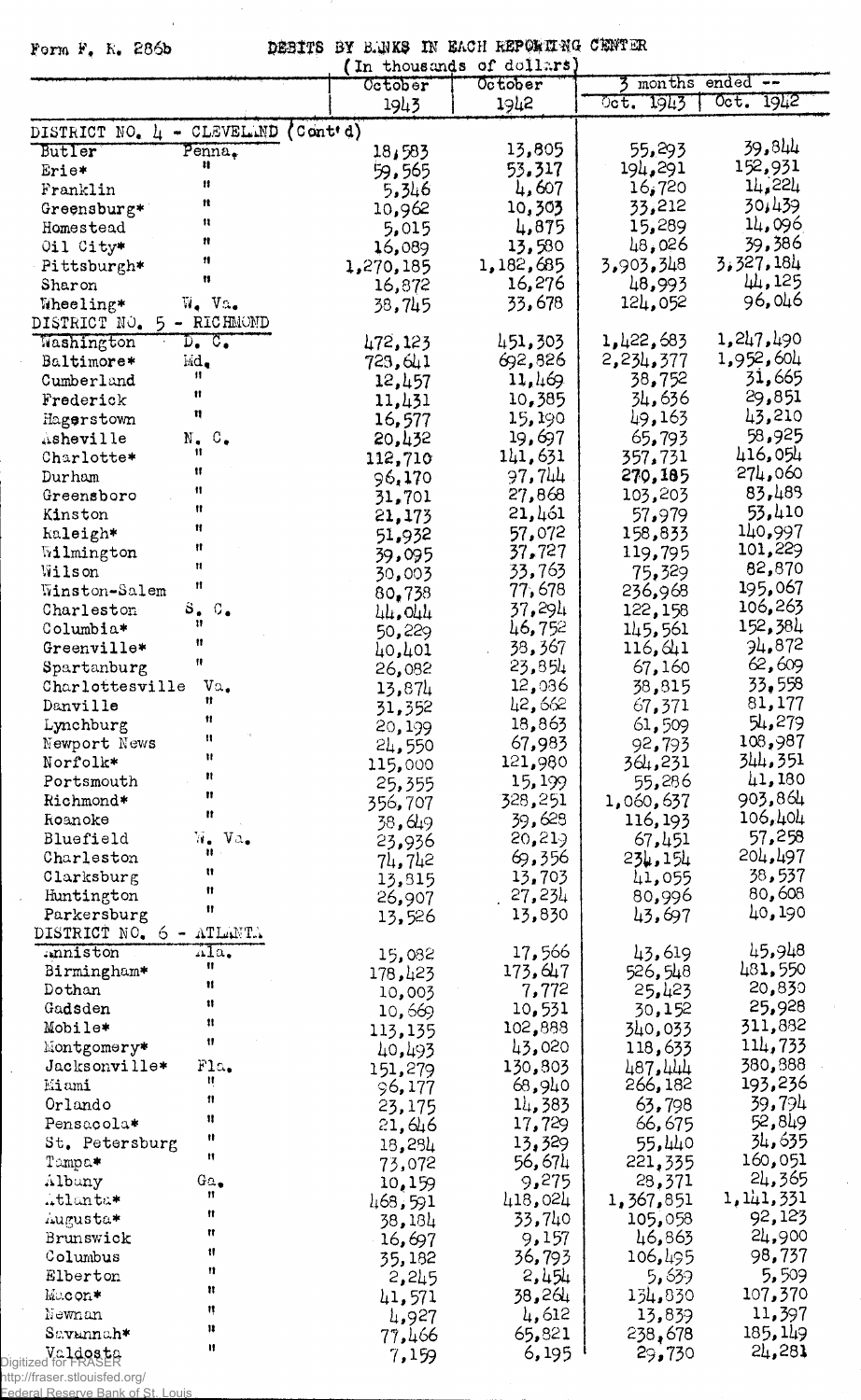### DEBITS BY BANKS IN EACH REPORTING CENTER (In thousands of dollars)

|                                 |                                                | October   | October   | months ended -- |              |
|---------------------------------|------------------------------------------------|-----------|-----------|-----------------|--------------|
|                                 |                                                | 1943      | 1942      | Oct. 1943       | $0c$ t. 1942 |
|                                 |                                                |           |           |                 |              |
|                                 | DISTRICT NO. $6 - \pi T \text{LINTA}$ (Cont'd) |           |           |                 |              |
| Baton Rouge                     | La.                                            | 38,761    | 41,057    | 117,100         | 104,409      |
| Lake Charles                    |                                                | 20,579    | 14,414    | 59,530          | 36,725       |
| New Orleans*                    | 11                                             | 406,731   | 368,335   | 1,195,305       | 1,008,202    |
| Hattiesburg                     | Miss.                                          | 12,606    | 13,864    | 39,407          | 38,378       |
| Jackson                         | Ħ                                              | 50,472    | 71,760    | 153,633         | 172,632      |
| Meridian                        | Ħ                                              | 16,523    | 16,447    | 50,448          | 50,352       |
| Vicksburg*                      | 11                                             | 26,813    | 19,132    | 69,231          | 42,961       |
| Chattanooga*                    | Tenn.                                          | 84,470    | 85,750    | 254,019         | 236,415      |
| Knoxville*                      | Ħ                                              | 80,055    | 47,318    | 225,128         | 132,091      |
| Nashville*                      | Ħ                                              | 168,093   | 159,664   | 518,394         | 434,955      |
| DISTRICT NO. 7 - CHICAGO        |                                                |           |           |                 |              |
| Aurora                          | 111.                                           | 19,129    | 16,385    | 53,460          | 47,036       |
| Bloomington*                    | n                                              | 22, 198   | 19,328    | 64, 213         | 54,077       |
| Champaign-Urbana                | $\mathbf{u}$                                   | 27,385    | 24,387    | 59,058          | 58,443       |
| Chicago*                        | $\mathbf{H}$                                   | 5,397,540 | 5,085,776 | 17, 143, 323    | 14,369,924   |
| Danville                        | Ħ                                              | 16,817    | 15,998    | 49,789          | 43,404       |
| Decatur*                        | $\mathbf{H}$                                   | 67,053    | 62,239    | 128,857         | 124,094      |
| Elgin                           | 11                                             | 11,412    | 11,245    | 35,716          | 32,048       |
| Joliet                          | n                                              | 26,090    | 33,850    | 79,208          | 98,663       |
| Moline                          | $\mathbf{u}$                                   | 13,830    | 13,829    | 43,091          | 36,735       |
| Peoria*                         | u                                              | 95,604    | 87,617    | 272,833         | 253,557      |
| Rockford*                       | Ħ                                              | 56,294    | 49,185    | 176,326         | 142,429      |
| Springfield                     | Ħ                                              | 39,160    | 40,482    | 112,427         | 111,330      |
| Fort Wayne*                     | Ind.                                           | 67,892    | 65,797    | 198,213         | 179,064      |
| Gary                            | Ħ                                              | 29,705    | 30,039    | 86, 195         | 79,202       |
| Hammond                         | Ħ                                              | 15,305    | 13,567    | 45,480          | 38,975       |
| Indianapolis*                   | Ħ                                              | 410,536   | 368,334   | 1,267,261       | 1,006,084    |
| Lafayette                       | Ħ                                              | 18,963    | 16,508    | 53,729          | 44,003       |
| Muncie                          | n                                              | 23,473    | 22,425    | 70,309          | 63,534       |
| South Bend*                     | n<br>Ħ                                         | 58,707    | 59.984    | 176,990         | 178,450      |
| Terre Haute                     |                                                | 34,815    | 43,478    | 103,277         | 118,761      |
| Burlington                      | Iowa<br>Ħ                                      | 13,599    | 12,990    | 39,046          | 37,243       |
| Cedar Rapids*                   | Ħ                                              | 49,415    | 42,051    | 136,866         | 115,830      |
| Clinton                         | Ħ                                              | 11,881    | 11,034    | 33,191          | 29,796       |
| Davenport*                      | n                                              | 38,260    | 34,805    | 118,062         | 101,372      |
| Des Moines*                     | Ħ                                              | 155,370   | 128,427   | 480,677         | 389,031      |
| Dubuque*                        | Ħ                                              | 13,631    | 17,556    | 56,151          | 48,727       |
| Mason City                      | n                                              | 14.349    | 16,855    | 42,646          | 44,073       |
| Muscatine                       | H                                              | 6,462     | 5.439     | 19,530          | 15,231       |
| Ottumwa                         | n                                              | 19,539    | 20,097    | 57,319          | 53,290       |
| Sioux City*<br><b>Waterloo*</b> | 11                                             | 76,371    | 67,450    | 249,560         | 194,062      |
|                                 |                                                | 32,188    | 29,530    | 90,701          | 81,285       |

 $\bar{z}$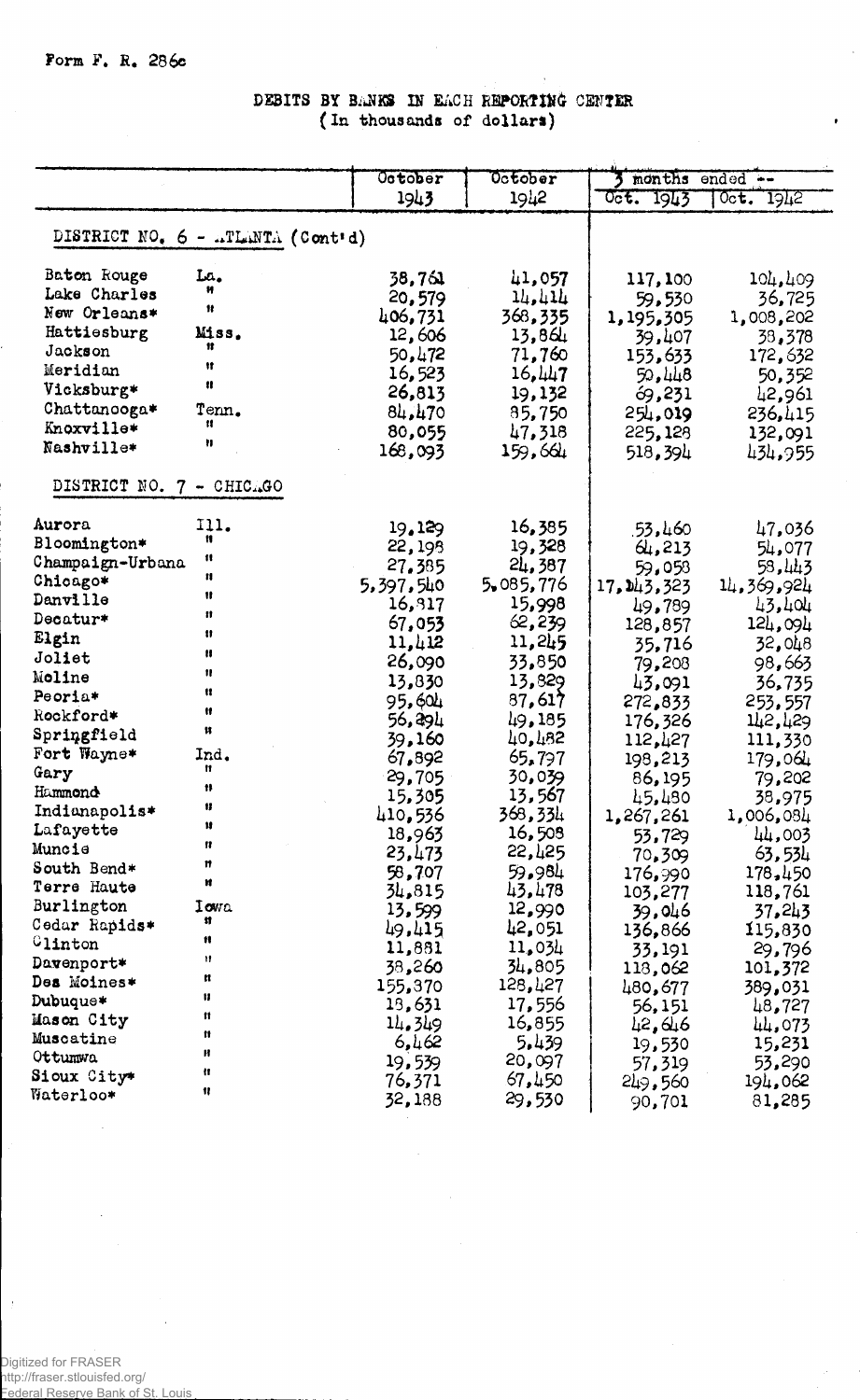## DEBITS BY BANKS IN EACH REPORTING CENTER (In thousands of dollars)

|                                   |                            | October   | October         | months<br>ended -- |           |
|-----------------------------------|----------------------------|-----------|-----------------|--------------------|-----------|
|                                   |                            | 1943      | 1942            | 1943<br>$0$ ct.    | Oct. 1942 |
|                                   |                            |           |                 |                    |           |
| DISTRICT NO, 7 - CHICAGO (Cont'd) |                            |           |                 |                    |           |
| Adrian                            | Mich,                      | 8,472     | 6,857           | 24,993             | 18,757    |
| Battle Creek                      | Ħ                          | 27,468    | 23,342          | 36,773             | 66,839    |
| Bay City*                         | Ħ                          | 23,241    | 19,670          | 70,110             | 57,013    |
| Detroit*                          | μ                          | 2,375,527 | 1,929,745       | 7,273,129          | 5,525,686 |
| Flint*                            | 11                         | 49,180    | 38,652          | 143,486            | 110,891   |
| Grand Rapids*                     | Ħ                          | 92,478    | 86,127          | 281,271            | 243,458   |
| Jackson                           | Ħ                          | 37,344    | 28,554          | 120,046            | 78,848    |
| Kalamazoo*                        | 11                         | 37,462    | 33,423          | 111,431            | 94.371    |
| Lansing*                          | Ħ                          | 63, 641   | 51,678          | 194,502            | 141,792   |
| Muskegon                          | n                          | 45,156    | 33, 129         | 131,163            | 93,857    |
| Port Huron                        | Ħ                          | 15,731    | 14,733          | 47,862             | 41,476    |
| Saginaw                           | Ħ                          | 37.048    | 33,753          | 108,251            | 97,830    |
| Green Bay                         | Wis.                       | 26,975    | $2\mu$ , 460    | 82,827             | 69,848    |
| Madison                           | n                          | 57,903    | 51,343          | 187,972            | 156,031   |
| Manitowoc                         | Ħ                          | 14,044    | 12,796          | 44.437             | 36,667    |
| Milwaukee*                        | 11                         | 598.457   | 494,235         | 1,870,042          | 1,440,717 |
| Oshkosh                           | Ħ                          | 13,330    | 13,260          | 42,830             | 37,961    |
| Racine                            | Ħ                          | 37,355    | 31,553          | 113,141            | 84,241    |
| Sheboygan                         | Ħ                          | 30,042    | 27,803          | 93,778             | 80,877    |
|                                   | DISTRICT NO, 8 - ST. LOUIS |           |                 |                    |           |
|                                   |                            |           |                 |                    |           |
| El Dorado                         | Ark.                       | 9,053     | 11,231          | 30,866             | 31,184    |
| Fort Smith                        | n                          | 20,382    | 25,306          | 65,619             | 60,349    |
| Helena                            | Ħ                          | 6,127     | 7,535           | 15,139             | 14,111    |
| Little Rock*                      | Ħ                          | 81,253    | 89,992          | 220,673            | 233,071   |
| Pine Bluff                        | Ħ                          | 20,204    | 29,255          | 55,028             | 77,946    |
| Texarkana                         | Ħ                          |           |                 |                    |           |
| (See also Tex.)                   |                            | 9,699     | 7,452           | 27,163             | 22,250    |
| Alton                             | III.                       | 12,328    | 11,447          | 39,160             | 34,632    |
| East St. Louis & Nat'l            |                            |           |                 |                    |           |
| Stock Yards Ill.                  |                            | 84,731    | 37,722          | 243,921            | 570,955   |
| Quincy                            | Ħ                          | 15,550    | 14,775          | 45,326             | 33,989    |
| Evansville*                       | $Ind_{\bullet}$            | 102,560   | 70,539          | 296,195            | 194,947   |
| Louisville*                       | Ky.                        | 446,935   | 293,693         | 1,077,648          | 823,730   |
| Owensboro                         | 11                         | 14,024    | 13,726          | 40,954             | 38,501    |
| Paducah                           | 11                         | 7,405     | 9,329           | 21,871             | 26,274    |
| Greenville                        | Miss.                      | 11,052    | 11,981          | 30,304             | 25,859    |
| Cape Girardeau                    | $_{\rm Mo}$                | 5,066     | 4,639           | 15,614             | 13,237    |
| Hannibal                          | Ħ                          | 4,232     | $\mu$ , $11\mu$ | 12,835             | 12,042    |
| Jefferson City                    | Ħ                          | 19,338    | 13,058          | 67,264             | 59,968    |
| St. Louis*                        | Ħ                          | 956,489   | 955,028         | 2,932,532          | 2,627,433 |
| Sedalia                           | Ħ                          | 5,510     | 4,746           | 16,234             | 13,417    |
| Springfield                       | Ħ                          | 29,340    | 26,996          | 87,777             | 75,850    |
| Jackson                           | $\texttt{Tem.}$            | 12,520    | 11, 177         | 31,035             | 28,639    |
| Memphis*                          | Ħ                          | 311,573   | 379,452         | 735,934            | 778,207   |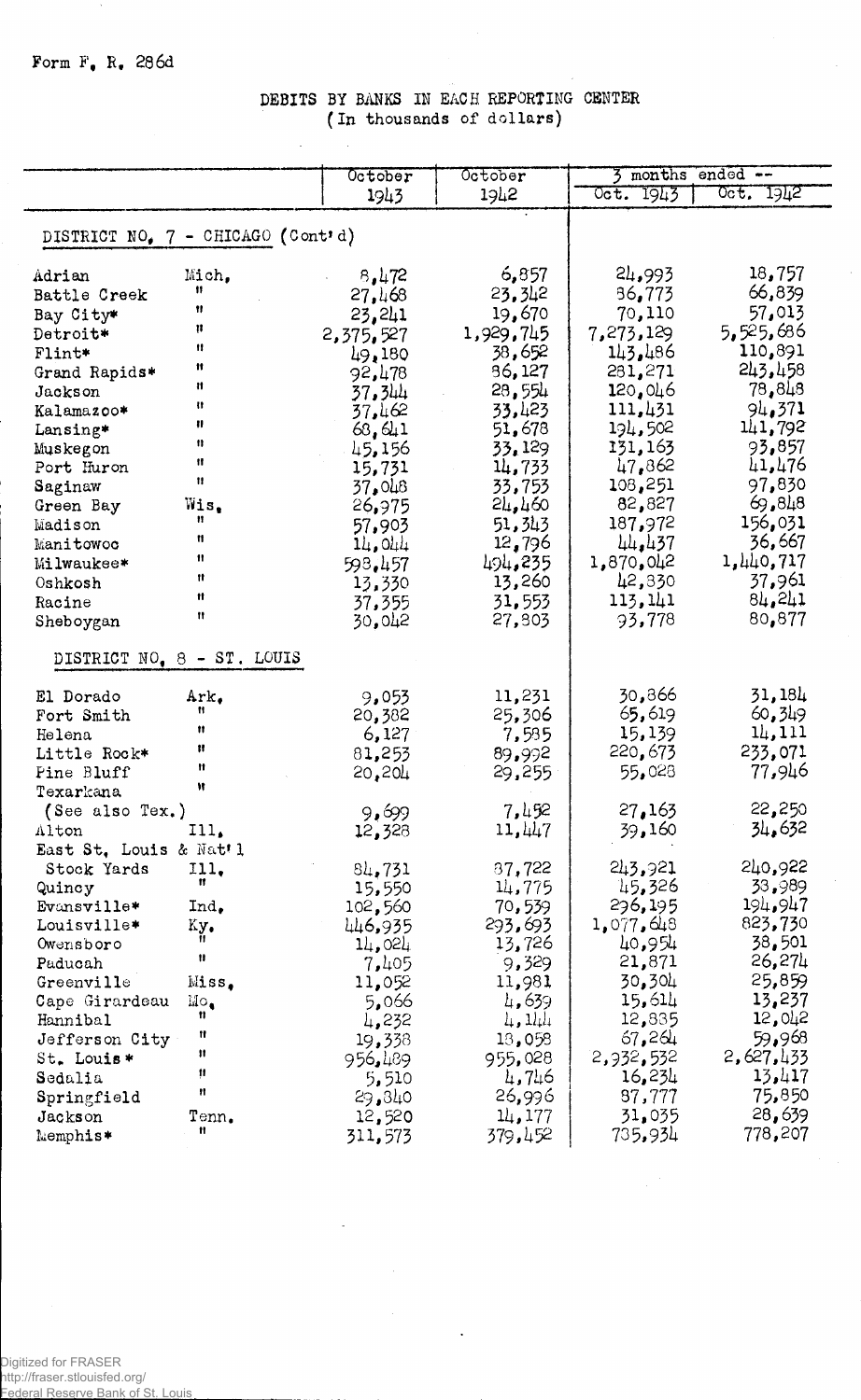Form F. R. 286e

# DEBITS BY BANKS IN EACH REPORTING CENTER (In thousands of dollars)

|                                   | October         | October          | $\overline{3}$ months ended $\overline{-}$ |           |
|-----------------------------------|-----------------|------------------|--------------------------------------------|-----------|
|                                   | 1943            | 1942             | Oct. 1943                                  | Oct. 1942 |
|                                   |                 |                  |                                            |           |
| DISTRICT NO. 9 - MINNEAPOLIS      |                 |                  |                                            |           |
|                                   |                 |                  |                                            | 194,342   |
| kiinn.<br>Duluth*<br>Ħ.           | 86,815          | 72,493           | 241,084                                    | 22,362    |
| Mankato<br>11                     | 8,485           | 7,964            | 25,896                                     | 1,573,733 |
| Minneapolis*<br>Ħ                 | 707,492         | 545,396          | 2,131,313                                  | 7,671     |
| Red Wing<br>Ħ                     | 3,247           | 2,864            | 9,708                                      | 24,613    |
| Rochestor<br>Ħ                    | 10,223          | 8,892            | 31,626<br>19,565                           | 18,273    |
| St. Cloud<br>Ħ                    | 6,822           | 7,550<br>266,827 | 986, 117                                   | 730,691   |
| St. Paul*<br>Ħ                    | 307,125         |                  | 168,581                                    | 163,015   |
| South St. Paul<br>$\mathbf{H}$    | 63,517          | 63,621<br>3,068  | 28,047                                     | 22,810    |
| Winona<br>Mont.                   | 9,178           | 19,883           | 55,292                                     | 49,583    |
| Billings*<br>11<br>Butte          | 19,745          | 27,443           | 78,337                                     | 80,018    |
| Ħ<br>Great Falls                  | 26,691          | 23,560           | 81,691                                     | 68, 645   |
| Ħ<br>Helena*                      | 30,918          | 16,430           | 47,652                                     | 43,735    |
| N. Dak.<br>Bismarck               | 16,000          | 12,986           | 55,200                                     | 41,394    |
| $\mathbf{u}$<br>Dickinson         | 16,779          | 2,594            | 9,293                                      | 6,959     |
| 11                                | 3,656           | 32,228           | 98,949                                     | 89,438    |
| Fargo*<br>Ħ<br>Grand Forks*       | 38,150          | 8,687            | 29,513                                     | 20,673    |
| $\pmb{\mathfrak{m}}$<br>Jamestown | 11,663          | 2,810            | 9,605                                      | 7,498     |
| $^{\dagger}$<br>Minot             | 3,818           | 7,309            | 26,631                                     | 19,367    |
| S. Dak.<br>Aberdeen*              | 10,717<br>9,545 | 7,617            | 29,497                                     | 21,626    |
| Ħ<br>Sioux Falls                  | 38,568          | 31,262           | 119,232                                    | 97,711    |
| Wis.<br>Eau Claire                | 12,507          | 15,309.          | 39,961                                     | 44,781    |
| Ħ<br>La Crosse                    | 13,375          | 11,598           | 44, 343                                    | 34,700    |
| $\mathbf{H}$<br>Superior*         | 11,822          | 9,336            | 35,406                                     | 27, 142   |
|                                   |                 |                  |                                            |           |
| DISTRICT NO. 10 - KANSAS CITY     |                 |                  |                                            |           |
|                                   |                 |                  |                                            |           |
| Colo.<br>Colorado Springs*        | 23,714          | 26,523           | 69,683                                     | 78,489    |
| Ħ<br>Denver*                      | 340,084         | 297,481          | 924,469                                    | 821,500   |
| Ħ<br>Grand Junction               | 8,492           | 6,138            | 22,629                                     | 14,679    |
| Ħ<br>Greeley                      | 10,902          | 7,731            | 29,902                                     | 20,681    |
| 11<br>Pueblo*                     | 19,315          | 32,892           | 59,490                                     | 88,245    |
| Kans.<br>Atchison                 | 5,409           | 4,978            | 17,463                                     | 13,911    |
| Ħ<br>Emporia                      | 6,316           | 6,278            | 19,135                                     | 16,255    |
| 11<br>Hutchinson                  | 22,250          | 18,247           | 65,616                                     | 53,438    |
| 11<br>Independence                | 4,235           | 5,037            | 13,374                                     | 12,538    |
| Ħ<br>Kansas City*                 | 37,140          | 33,088           | 110,494                                    | 90,758    |
| Ħ<br>Lawrence                     | 5,933           | 6,229            | 18,821                                     | 16,183    |
| Ħ<br>Pittsburg                    | 7,550           | 7,952            | 20,883                                     | 22,894    |
| п<br>Salina                       | 19,123          | 20,783           | 66,351                                     | 61,956    |
| Ħ<br>Topeka*                      | 55,098          | 46,585           | 164,433                                    | 128,917   |
| u<br>Wichita*                     | 176,736         | 128,352          | 491,583                                    | 345, 166  |
| Mo,<br>Joplin*                    | 15,666          | 13,970           | 46,575                                     | 40,158    |
| Ħ<br>Kansas City*                 | 604,463         | 527,283          | 1,909,930                                  | 1,562,731 |
| 11<br>St. Joseph*                 | 57,370          | 45,782           | 167,281                                    | 125,430   |
| Neb.<br>Fremont                   | 6,534           | 6,113            | 19,958                                     | 16,950    |
| Ħ<br>Grand Island                 | 12,630          | 12,511           | 39,305                                     | 34,590    |
| Ħ<br>Lincoln                      | 44,937          | 38,530           | 144,743                                    | 116,924   |
| n<br>Omaha*                       | 322,724         | 282,368          | 1,005,580                                  | 786,925   |
| N. M.<br>Albuquerque*             | 29,103          | 29,340           | 87,590                                     | 79,126    |
| Okla.<br>Bartlesville*            | 35,502          | 31,616           | 108,487                                    | 96,190    |
| Ħ<br>Enid                         | 17,803          | 12,880           | 52,459                                     | 40,766    |
| n<br>Guthrie                      | 2,223           | 5,246            | 6,573                                      | 5,727     |
| 11<br>Muskogee*                   | 16,172          | 18,243           | 43,609                                     | 53,022    |
| 11<br>Oklahoma City*              | 129,006         | 159,074          | 388,561                                    | 424,105   |
| Ħ<br>Okmulgee                     | 3,203           | 3,166            | 11,333                                     | 8,145     |
| Ħ<br>Tulsa*                       | 213,059         | 191,616          | 672,552                                    | 564,527   |
| Wyo.<br>$\mathtt{Gasper}$         | 9,920           | 10,311           | 28,320                                     | 28,320    |
| Cheyenne                          | 15,599          | 14,820           | 51,126                                     | 42,177    |

 $\hat{\mathcal{A}}$ 

À,

 $\bar{z}$ 

Digitized for FRASER<br>http://fraser.stlouisfed.org/<br>Eederal Reserve Bank of St. Louis.